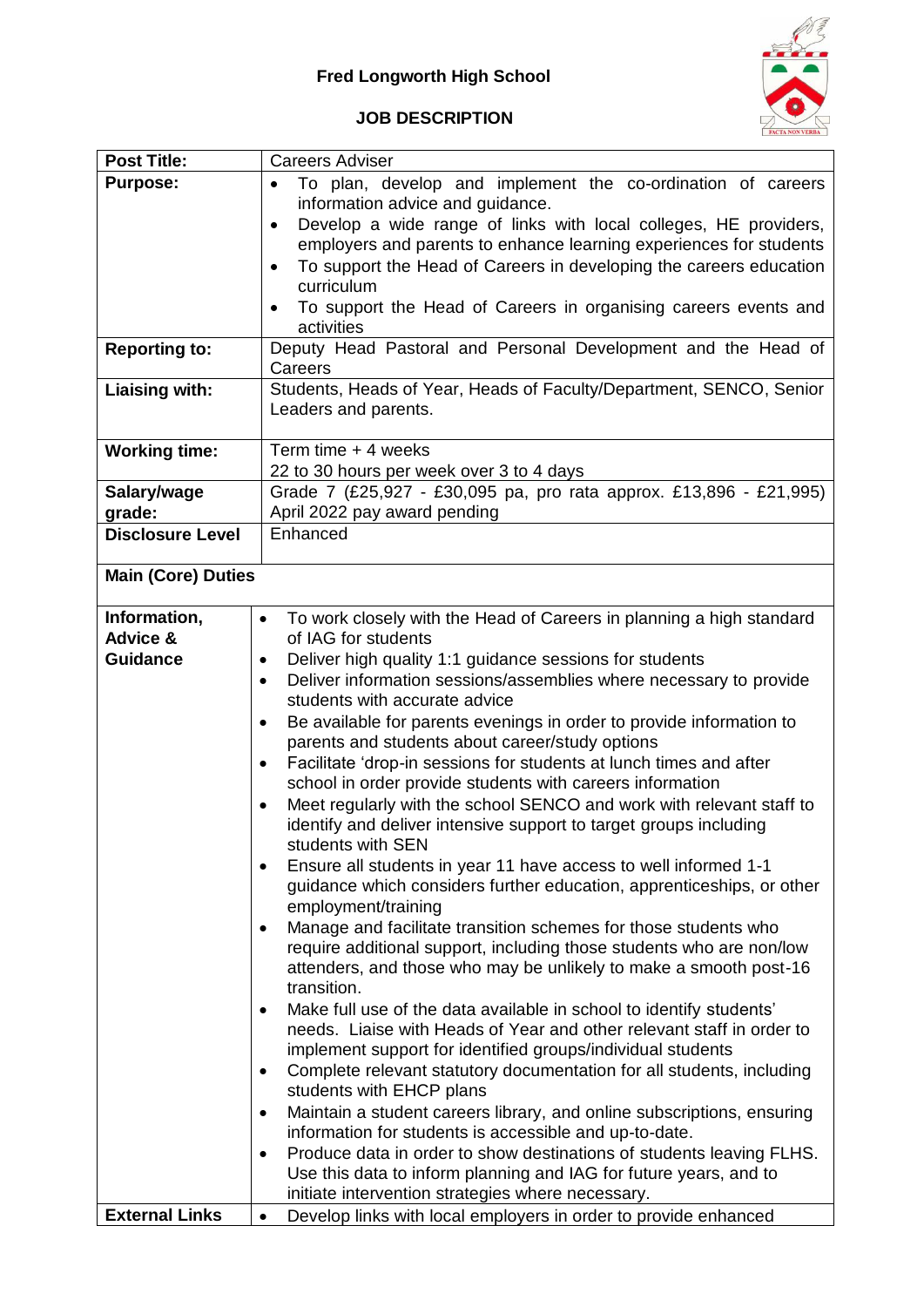|                                    | learning opportunities for students within the school curriculum.<br>Liaise with the Local Authority and associated organisations in the<br>$\bullet$<br>summer holidays for those students who require additional transition<br>support in partnership with other providers/schools.<br>Ensure knowledge of external agencies is up-to-date in order to<br>$\bullet$<br>signpost students and parents/carers to relevant organisations for<br>further advice/support<br>Develop strong links with new and existing post-16 providers to<br>$\bullet$<br>ensure an excellent knowledge of progression opportunities for<br>students<br>Maintain a database of contacts and alumni and use this information<br>$\bullet$<br>effectively to engage external speakers and provide engaging<br>opportunities for students                                                                                                                                                                                                                                                                                                                                                                                                                                                                                                                                                 |
|------------------------------------|-----------------------------------------------------------------------------------------------------------------------------------------------------------------------------------------------------------------------------------------------------------------------------------------------------------------------------------------------------------------------------------------------------------------------------------------------------------------------------------------------------------------------------------------------------------------------------------------------------------------------------------------------------------------------------------------------------------------------------------------------------------------------------------------------------------------------------------------------------------------------------------------------------------------------------------------------------------------------------------------------------------------------------------------------------------------------------------------------------------------------------------------------------------------------------------------------------------------------------------------------------------------------------------------------------------------------------------------------------------------------|
| <b>Careers</b><br><b>Education</b> | Review the careers education curriculum, suggesting strengths and<br>$\bullet$<br>areas for development<br>Work with the Head Careers to design and implement approaches to<br>$\bullet$<br>learning<br>Ensure that the curriculum content is accurate and reflects current/<br>$\bullet$<br>future labour market trends<br>Provide staff training where appropriate to indicate trends and<br>$\bullet$<br>encourage teaching/support staff to become more aware of<br>progression trends/options for students.<br>Work as a team member, liaising with the Students Support Group,<br>$\bullet$<br>Key Workers, Heads of Faculty/Department, Year Co-ordinators,<br>SENCO and parents.<br>Establish constructive relationships and communicate with other<br>$\bullet$<br>agencies/professionals, in liaison with other staff, to support students.<br>Contribute to the monitoring, development and evaluation of the<br>$\bullet$<br>project with senior staff.<br>Contribute to the overall ethos/work/aims of the School.<br>Comply with the School's Health and Safety Policy and associated<br>$\bullet$<br>safe working procedures and guidelines.<br>Comply with the School's Equality Policy and ensure that it is<br>implemented within the service area of the post.<br>Comply with the School's Data Protection Policy/legal requirements.<br>$\bullet$ |
| <b>Events</b>                      | Support the Head of Careers in planning and delivering careers<br>$\bullet$<br>events throughout the academic year<br>Organise annual college taster day visits for all students in year 10<br>٠                                                                                                                                                                                                                                                                                                                                                                                                                                                                                                                                                                                                                                                                                                                                                                                                                                                                                                                                                                                                                                                                                                                                                                      |
| <b>Other</b>                       | Manage and maintain individual records and contribute to the<br>$\bullet$<br>completion and maintenance of school recording systems<br>To take an active role in pursuing your own professional development<br>$\bullet$<br>in the relevant areas<br>To participate in the Staff Professional Review process<br>$\bullet$<br>To work as a member of a designated team and to contribute<br>$\bullet$<br>positively to effective working relations within the School.<br>To help to implement School quality procedures and to adhere to<br>these<br>To develop and maintain recording systems, which enable the<br>$\bullet$<br>activities of the function, be monitored<br>To provide relevant management information as and when required<br>٠<br>Maintain effective communication with all stakeholders<br>٠<br>To follow agreed policies for communications within the School<br>٠                                                                                                                                                                                                                                                                                                                                                                                                                                                                                |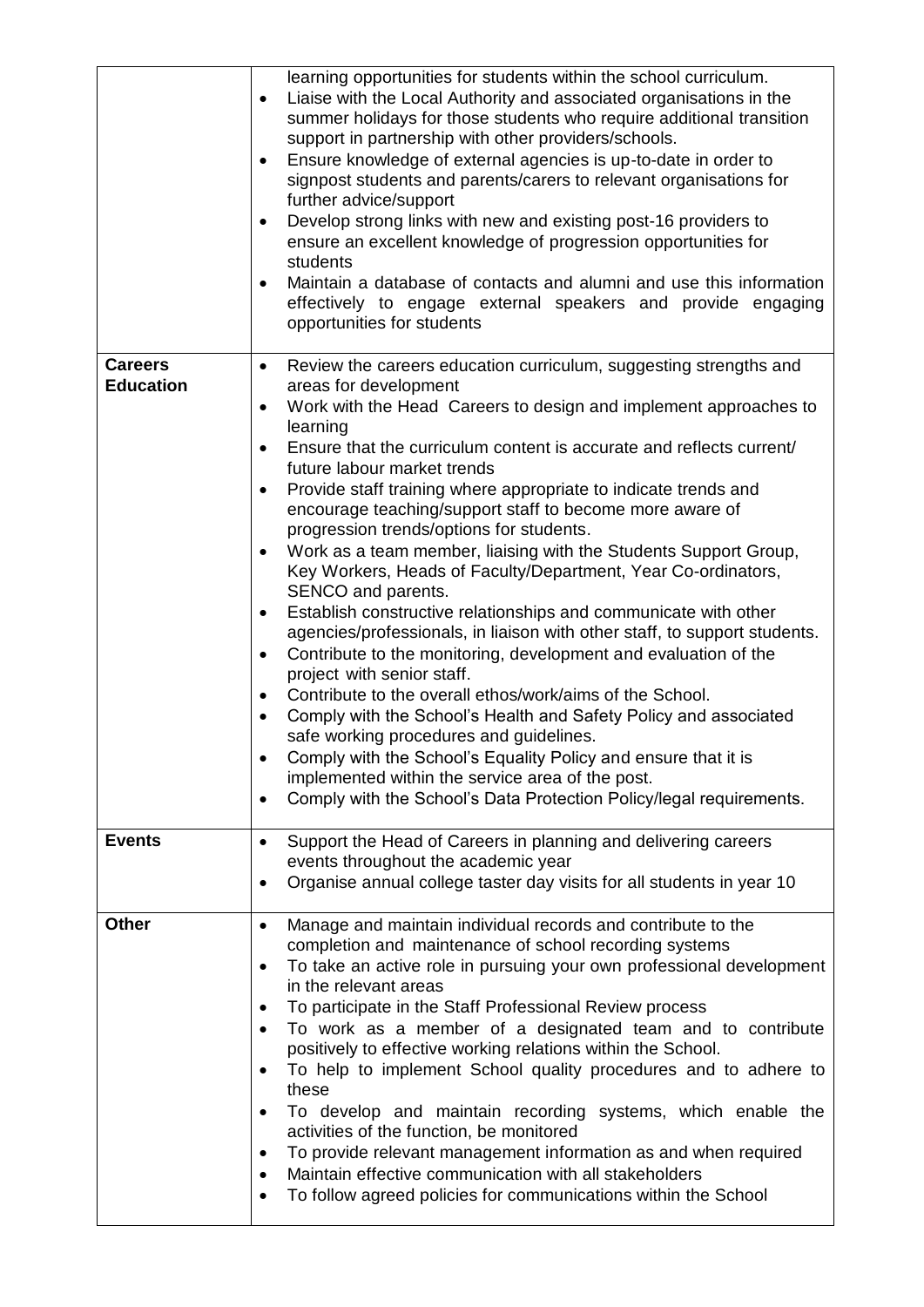## **Other Specific Duties**

Whilst every effort has been made to explain the duties and responsibilities of the post each individual task undertaken may not be identified.

Employees are expected to comply with any reasonable request from the Headteacher to undertake work of a similar level that is not specified in this job description.

The school will endeavour to make the necessary adjustments to the job and working environment to enable access to employment opportunities for disabled job applicants or continued employment for any employee who develops a disabling condition.

All staff at Fred Longworth High School, teaching and support, have a crucial role to play in setting standards. Through a professional, caring and sensitive approach based on mutual respect, we achieve a great deal. In particular, we expect all staff to be committed to our Arts College aims and to play an active part in our initiative.

**This job description is current at the date shown but, in consultation with you, may be changed by the Headteacher, to reflect or anticipate changes in the job commensurate with the salary and job title.**

Date: March 2022